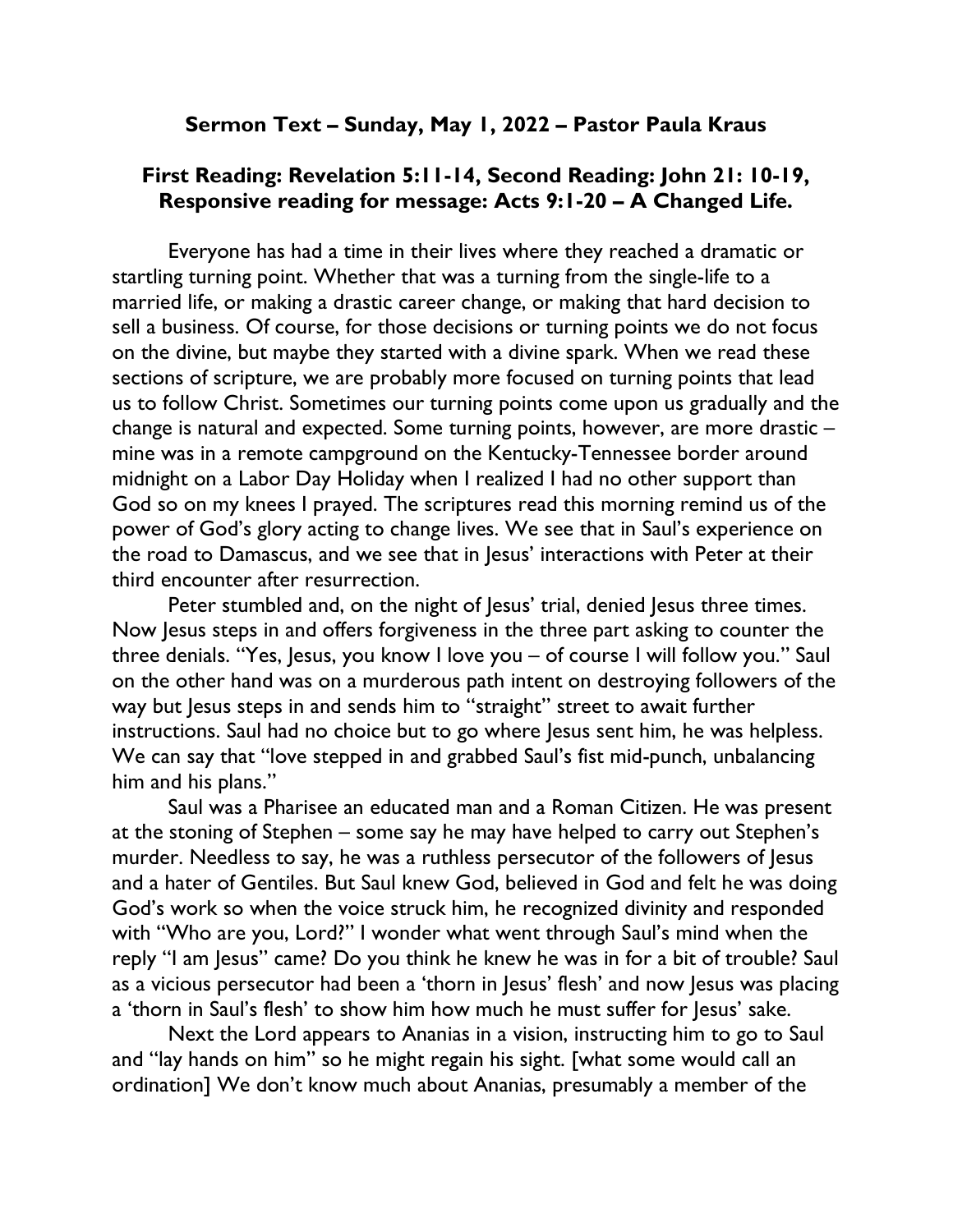Christian community in Damascus he had heard of Saul's murderous intent yet was commissioned by the Lord to minister to Saul when he arrived in Damascus. Ananias put aside his fear, believing the Lord would never send him where the Lord could not save and protect him.

Maybe it was the fact that Ananias accepted Saul as a Christian brother and ministered to him without judgment or fear that contributed to Saul's conversion, baptism, and beginning his own ministry. It's important that Christians journey together, encouraging each other particularly at the beginning of our journeys. That is what Ananias did for Saul, encouraged him and nurtured his early conversion. But – Ananias was only a tool used by Christ for Saul's conversion, it was the will of God and God's plan that Saul be an instrument "chosen to bring [the Lord's] name before Gentiles and kings and before the people of Israel."

Last week we were reminded how God can take even the worst human experiences, Jesus crucifixion scars, and use them to transform us into wholeness. Now we see how God can take even the worst humans – a murderous persecutor such as Saul of Tarsus – and transform him / her into an instrument to do God's will. Most of us do not need to be 'struck blind' before we ask God "What do you want me to do?" Saul however needed that extreme moment to 'see' the light.

This is a message to us that as much as we try to go our own way and do what we believe is the right thing to do, Jesus will make it clear to us one way or another that he is in charge. The only response anyone is capable of is, "Lord, what do you want me to do?" There is no bargaining, no negotiations, or half-way responses – "the response of the redeemed is obedience."

I cannot say that human will has no place in the work of God – but I know that if human will is not in alignment with the will of God, the human will be sent to 'straight' street to wait to be told what to do. Which is what happened to Saul.

This is a beautiful interpretation of God's power to change lives, even the lives of those who work for evil purposes. God has the power to take even the ones who never in a million years would think God could ever love or accept them – and mold them into leaders or model citizens in the kingdom of God. This is good news for some of us. Others may wonder why God did not strike Saul dead right there and put an end to the murderous persecutor once for all time. Some may think Saul got off easy – but what better example of the power of God to change lives. If God can change Saul the persecutor into Saint Paul imagine what can be done in our lives. And that begs the question, is the God we worship a God of mercy or a God of punishment?

So – what does this mean for the church today? How do we, as the body of Christ, change lives and encourage lives that are changed? How do we show the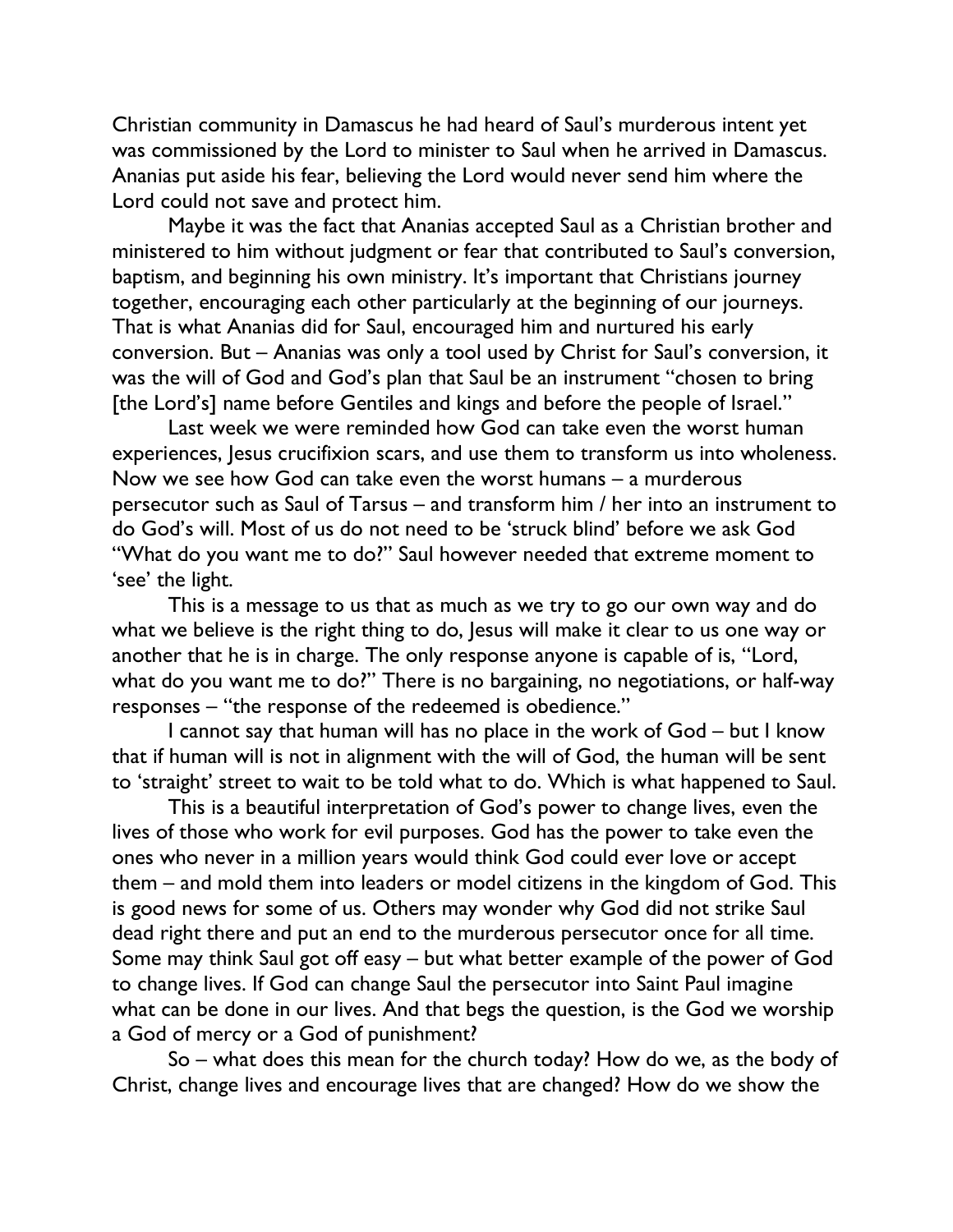love of God to our friends, our neighbors, those who deny us, our betrayers, our persecutors, and our worst enemies? Last week we saw that Jesus' scars were the proof of Easter truth – we must also know that our own scars are proof of changed lives and the truth of Jesus' promises.

I can only guess that there are people you know who have stories of how God's love and mercy rescued them from lives of hatred and violence. I have told you my own story of a life changed through a relationship with God and with other Christians. I also think there are probably people you know who would benefit from God's love and mercy to rescue them from lives of hatred and violence. How do they find that love and mercy in today's world? Christ is the answer, the body of Christ and in turn the church.

We often hear how we are the planters / Sowers of seeds and whether a seed takes root and grows is according to God's plan. We know salvation for all is God's will and according to God's plan and purpose. If God has a purpose for our lives, and God indeed does, then we cannot successfully thwart that purpose. But I think the role for us in God's plan is to be like Ananias and become an instrument of God in the laying on of hands and enabling the ministry of those who are called by God. That means walking along side fellow members of the Christian community in their journey. The church must assist with the education of new believers, seekers, and / or non-believers. The church can be a safe place for people to come with their problems and not be judged or turned away because they are different.

The Tuesday Morning Bible Study ladies have been learning about what it means to be a church in covenantal relationship with God and others. An essential part of being in "Covenant" is knowing there is freedom to discuss differences and reaching consensus rather than being forced to take sides on issues. Part of being in covenantal relationship is accepting that the differences between us can enrich rather than divide, that what others can contribute to the worship experience makes us better together than apart.

What would this church do, if like Ananias, it were called on to accept the worst of the worst in today's world. If we were sent to enter the home on "straight" street and restore the sight of the blind Saul – how would we respond? You know something folks – I believe that is exactly what God is asking us to do today. We are called to take on the persecutors of God's children, to stand with the ones oppressed and to enable the Holy Spirit to restore sight to the blind. Of course that takes work and looking beyond what we see on Sunday mornings, we are called to go out in the world and act as the 'body of Christ' loving others, showing mercy, and forgiveness to the worst of the worst. The God who is Love has no need to be defended by violent means. We are not judge and jury – we